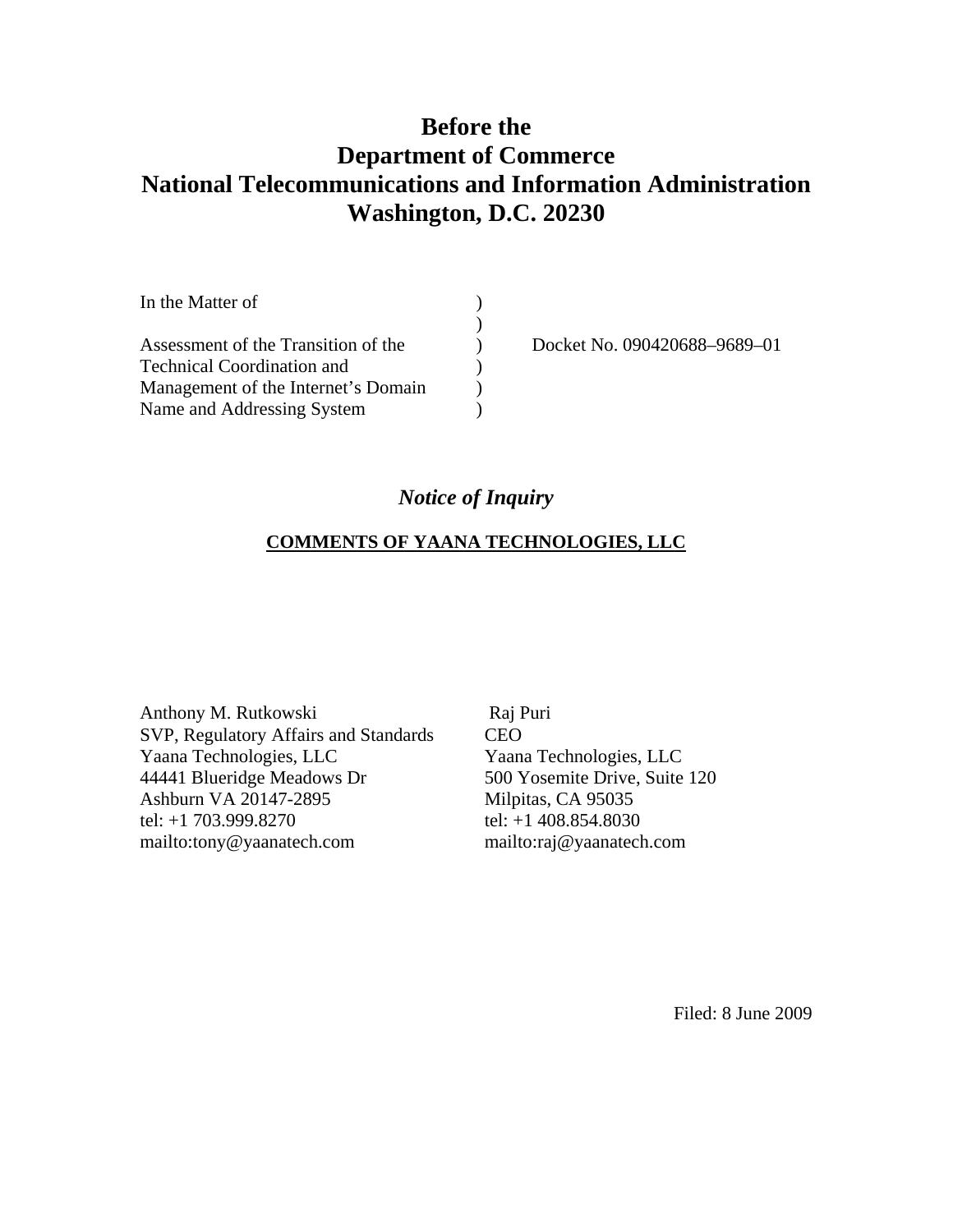1. Yaana Technologies (Yaana) is a Silicon Valley based company focused globally on providing unique and high-value Managed Services to enterprises and communications service providers that include cybersecurity and forensic compliance capabilities for broadband service providers.

2. In its 24 April *Notice of Inquiry*, the Department seeks comment on a number of issues related to the Department's Memorandum of Understanding with the Internet Corporation for Assigned Names and Numbers (ICANN). In this context, Yaana in submitting these comments seeks a more diversified, open, and innovating environment in which Yaana can enter the Identity Management and cybersecurity markets presently controlled by ICANN under the MoU.

### **I. The Notice does not sufficiently treat the array of critical Name and Address services and issues of which the Domain Name System is only one.**

3. The recent release by the President's *Cyberspace Policy Review* was a watershed event that is a game-changer in the context of this proceeding. This significance is captured at the outset of the report:

Cyberspace touches practically everything and everyone. It provides a platform for innovation and prosperity and the means to improve general welfare around the globe. But with the broad reach of a loose and lightly regulated digital infrastructure, great risks threaten nations, private enterprises, and individual rights. The government has a responsibility to address these strategic vulnerabilities to ensure that the United States and its citizens, together with the larger community of nations, can realize the full potential of the information technology revolution.*<sup>1</sup>*

Going forward, proceedings such as this one need to be examined in a new light that embraces cybersecurity and related identity management capabilities essential for dealing with the grave, rapidly growing vulnerabilities of and attacks on the national broadband network infrastructure. The MoU at issue here was crafted more than ten years ago in a

 $\overline{a}$ 

<sup>&</sup>lt;sup>1</sup> Executive Office of the President, *Cyberspace Policy Review: Assuring a Trusted and Resilient Information and Communications Infrastructure*, (29 May 2009) at i.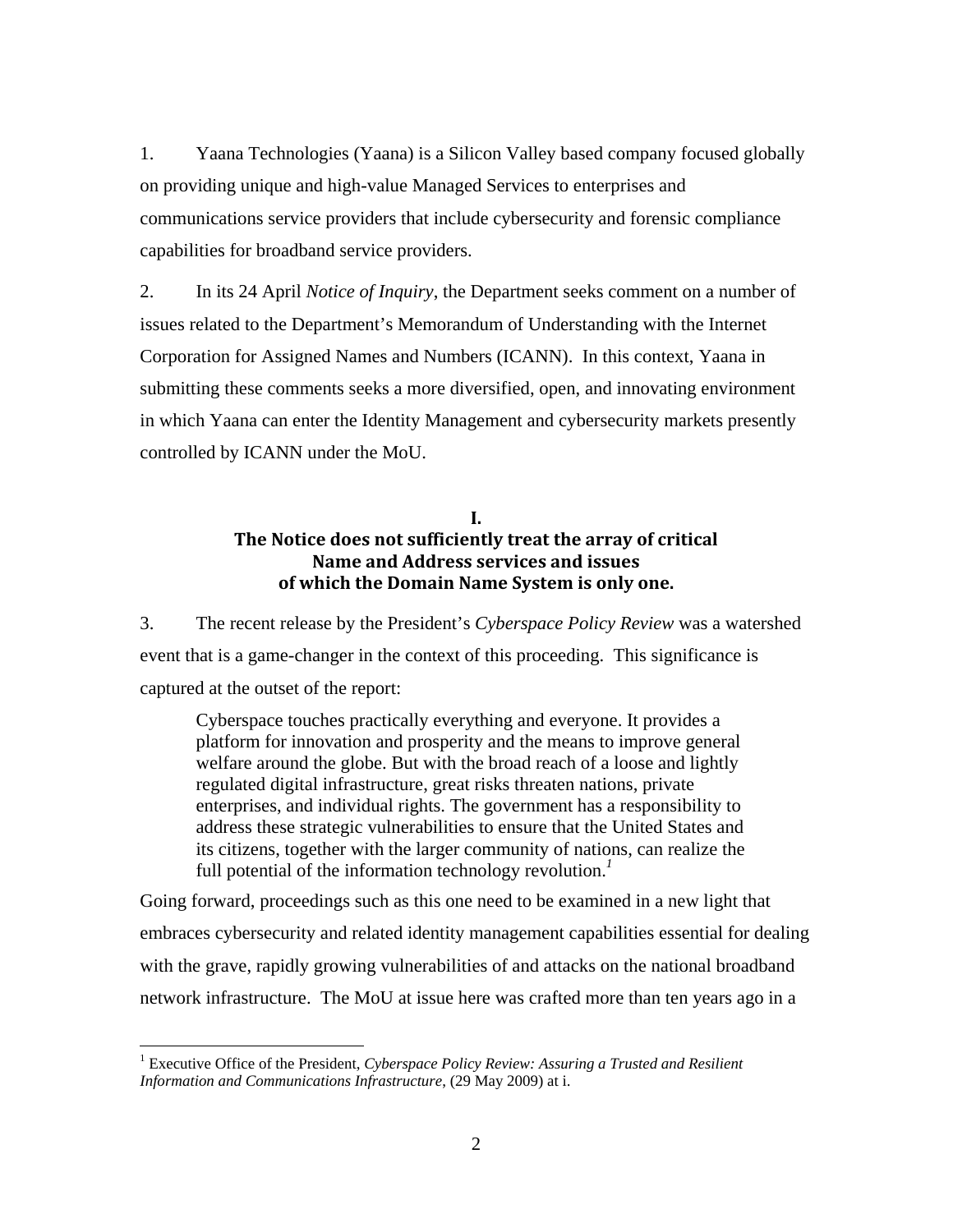very different world where IP networks and services being treated here were not part of the nation's critical infrastructure, nor were they subject to the major vulnerabilities and attacks discovered and manifested exponentially over the past decade. As the *Cyberspace Policy Review* makes clear, we are no longer in an environment where cybersecurity and infrastructure protection can be simply left to the private sector.

4. The Dept of Commerce MoU involves at its essence a contract to provide Identity Management services specified by a set protocols developed by the U.S. government at a cost in excess of \$5 billion for legacy R&D network collaboration. The awardee – which for the past ten years has been ICANN – has an exclusive right to provide these IANA services and to earn significant revenue by assessing various kinds of charges associated with their implementation and use.

5. Although DNS name resolution services tend to be the focus of the NOI, DNS services in fact are only one of scores of IANA IdM services under the MoU. Other services of significant interest include IP addresses, Enterprise Numbers, and other namespaces that have been instantiated on the DNS platform, including E.164 numbers.

#### **II. The four principles articulated by the White Paper (i.e., stability; competition; private, bottom–up coordination; and representation) are no longer sufficient.**

6. The need for and character of these four principles has changed dramatically over the past decade. Cybersecurity trust and resilience are now far more significant than a "stability" principle – which was vaguely defined at best. The principle of competition, ironically, never applied to the awardee ICANN itself, but only to some designated dominant providers. The principle of private, bottom-up coordination patently no longer applies in the current environment focusing on these Identity Management services as essential for critical infrastructure protection, mitigating vulnerabilities, and ensuring cybersecurity. The principle of "representation" applied to a conceptualization of the MoU contract as a quasi-regulatory services rather than a secretariat services contract. The regulatory/governance conceptualization unfortunately led to significant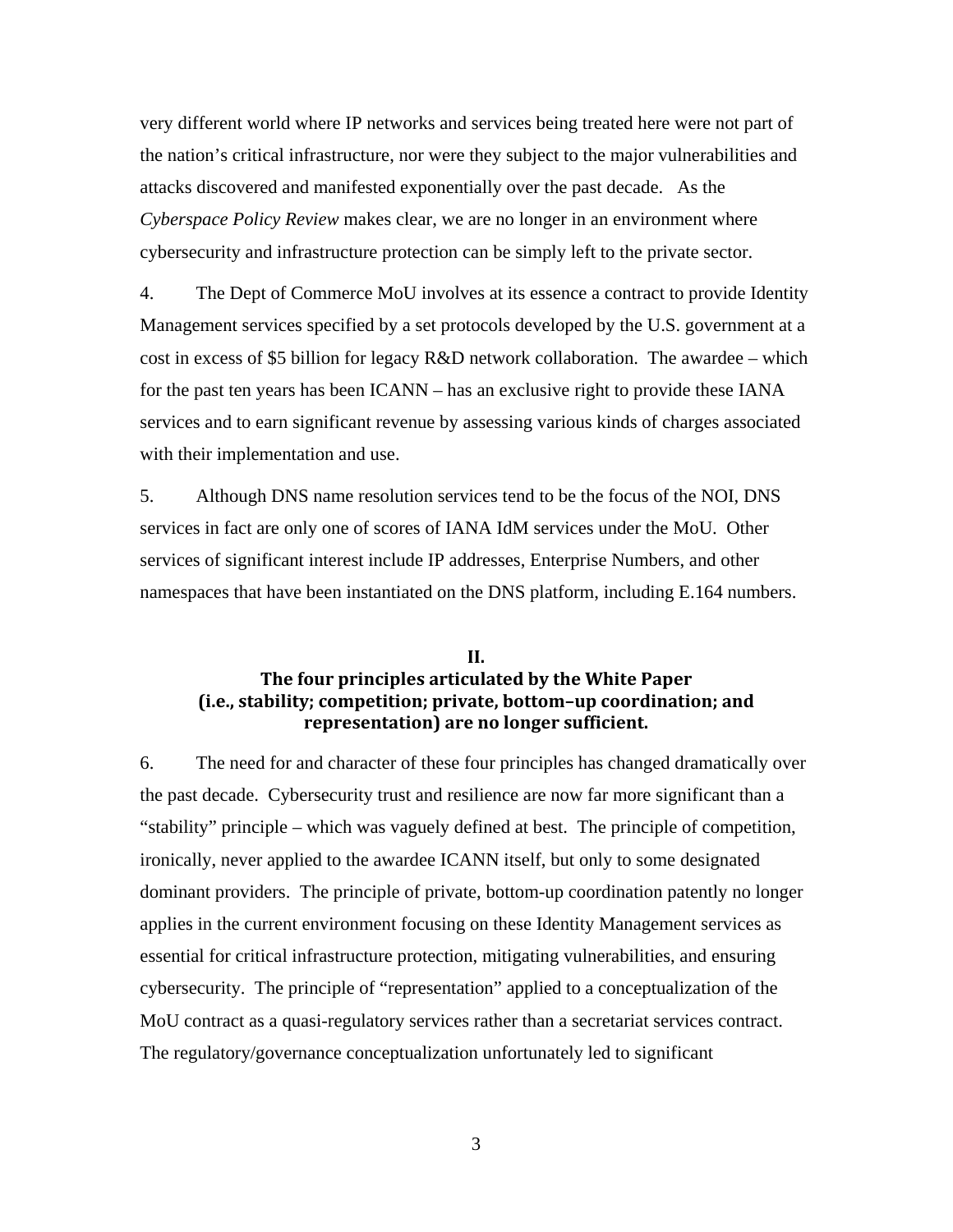politicization of the contract that dramatically drove up costs in attempts to create and support a global regulatory body construct.

#### **III.**

### **Industry leadership and bottom–up policy making alone are no longer sufficient as the most appropriate model to increase competition and facilitate international participation in the coordination and management of the DNS**

7. As noted above, the IANA Identity Management services provided under the MoU no longer fit into an "industry leadership and bottom-up policy making" model. What is being dealt with are an array of Identity Management services essential to the national infrastructure and related cybersecurity. Fundamental changes in the model, provisioning, and oversight are clearly appropriate.

#### **IV. A new model is necessary to provide for competition, and provide for national and global cybersecurity and resilience**

8. The entire array of IANA Identity Management services and their trusted, realtime provisioning to enhance cybersecurity and resilience need to be considered. This involves a lot more than just DNS. Increasingly, all providers of broadband services and products are being identified by the DOD assigned OID numbers now being assigned worldwide by IANA at a rate of more than 200 per week. Almost of all of IANA's scores of assigned number databases still exist as flat text files as they did in the 1970s – rather than being structured to be provided by contemporary real-time query-response platforms. Little identity proofing is done for any of the identity management systems for which ICANN is responsible and trust levels are often minimal. Even the WHOIS directory system underpinning DNS still relies on an archaic 30 year old format and protocol devoid of any security.

9. The structuring of the MoU as a continuation of an exclusive government oversight of all IANA R&D network Identity Management services – including new ones continuously developed by new IETF standards - seems especially inappropriate today.

4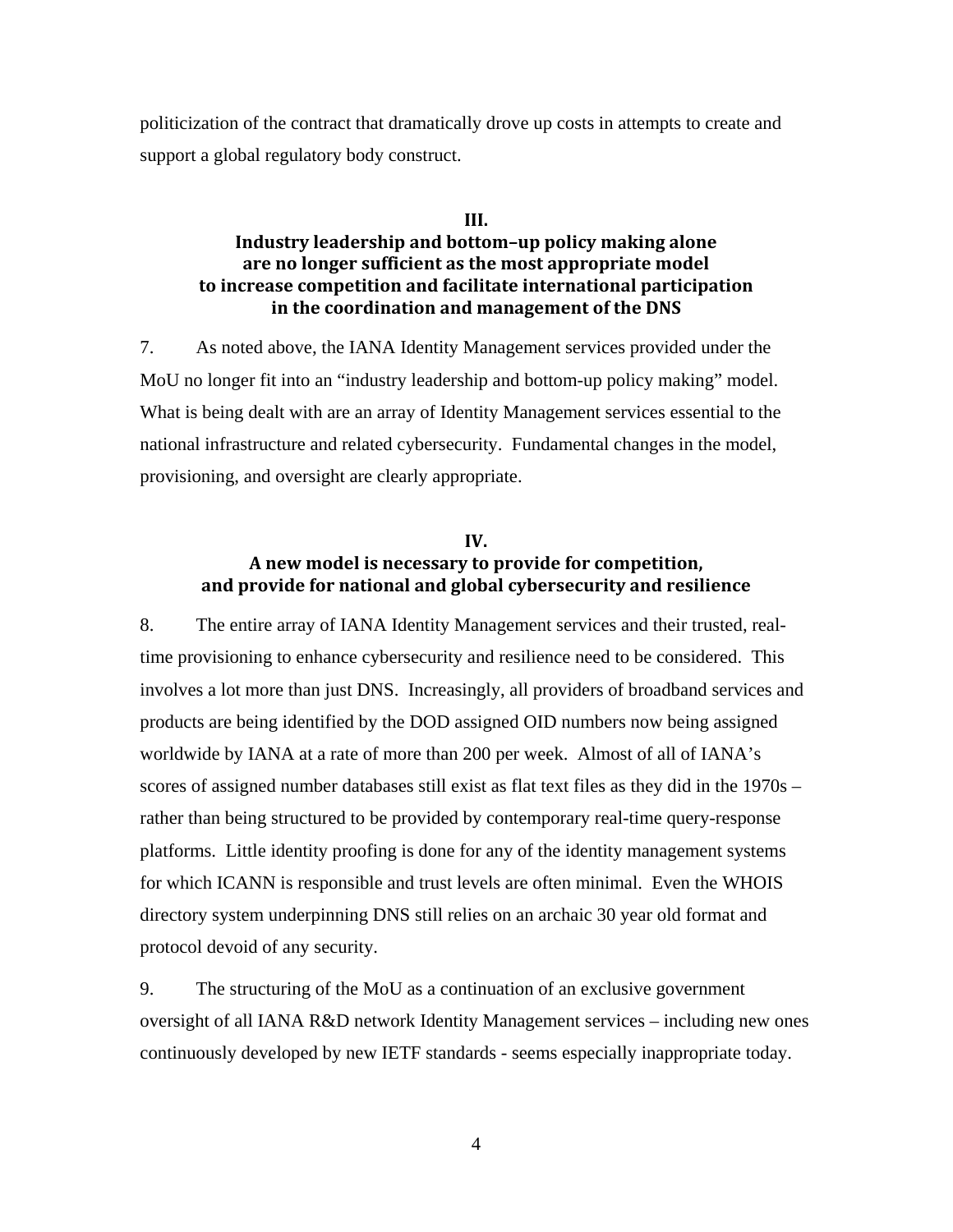There is no reason why these services cannot be separated and provided by multiple parties such as Yaana who can be incented to innovate and provide substantially more trusted and resilient facilities to meet contemporary national and global cybersecurity needs.

> **V. The current model has not, and inherently cannot, meet the needs sought in the original agreement or the ICANN asserted responsibilities. Further steps toward compliance under that model are not necessary.**

10. In light of the President's *Cybersecurity Policy Review*, an interagency initiative should be undertaken to completely reexamine the premises of the original agreement and restructure it to meet contemporary cybersecurity Identity Management needs and objectives. Further steps toward compliance under the old agreement seem without purpose.

#### **VII.**

#### **The risk to the stability and security of the IANA Identity Management Services including DNS has significantly increased. A transition of the technical coordination and management to ICANN would exacerbate that risk.**

11. Given the enhanced importance of the IANA Identity Management Services, including DNS, to achieve trust and resilient infrastructure, and the ongoing implementation of the *Cybersecurity Policy Review*, any transition to ICANN seems completely inappropriate and would place the nation's cyber infrastructure at serious risk.

#### **VIII.**

### **Interim arrangements for continued security and stability of the IANA Identity Management Services including Internet DNS should be established during the Cybersecurity Policy Review followup**

12. The only essential component of the existing MoU from the standpoint of security and stability are the continued provisioning of the Identity Management services including DNS. This can be effected through existing contractual relationships pending a new construct flowing from the Cybersecurity Policy Review.